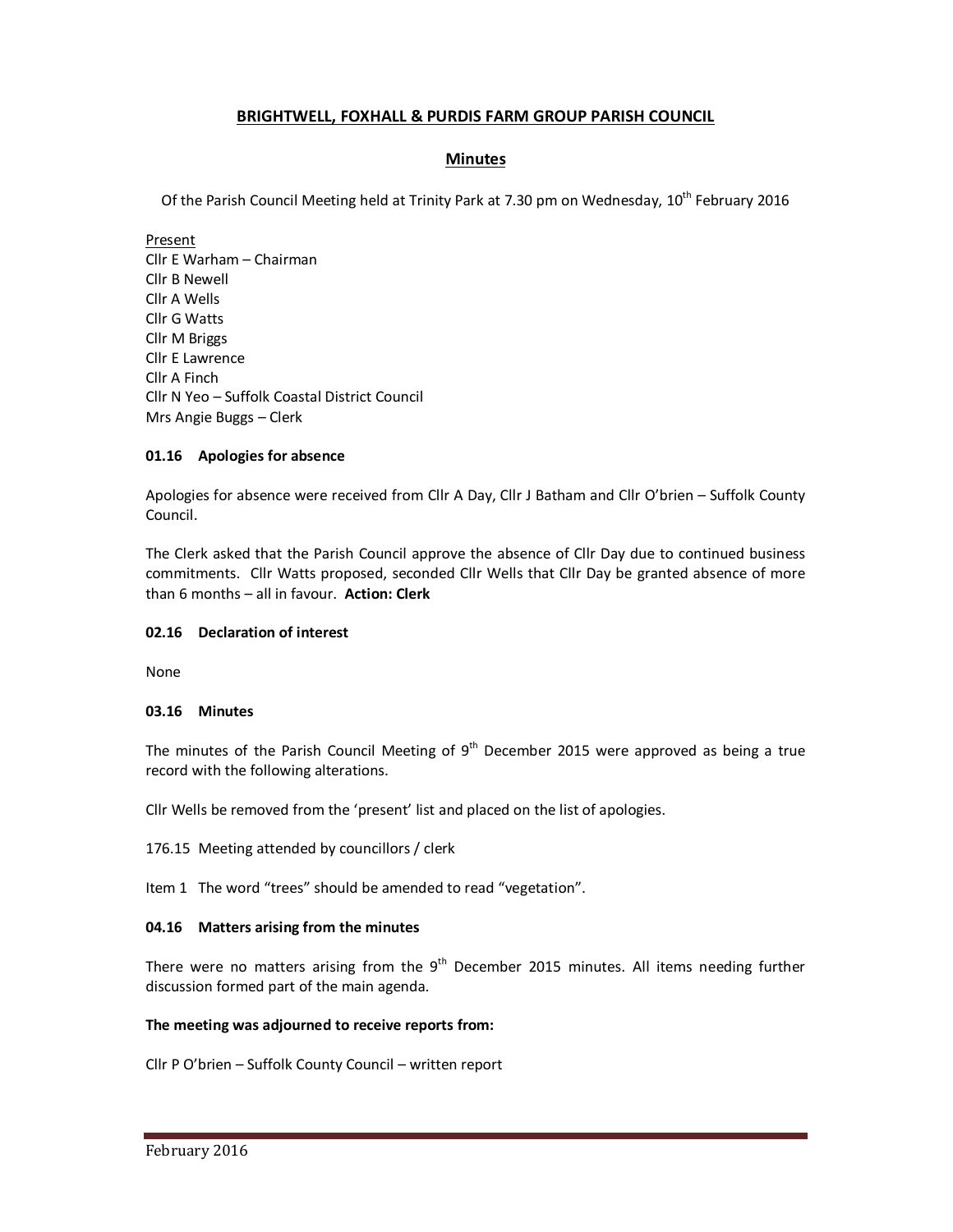On January  $6<sup>th</sup>$  I chaired the Police & Crime Panel for the confirmation hearing to confirm the Police & Crime Commissioner's recommended appointment of a Chief Constable for Suffolk.

The Panel asked questions of the PCC regarding process and the candidate regarding his role in a changing force. The candidate gave full and substantive answers, most effectively when asked about SNT's.

The Panel were unanimous in their agreement with the PCC that Gareth Wilson be appointed as the new Chief Constable for Suffolk.

In last month's newsletter, details were given on the public consultation to shape the future of **Suffolk's Fire and Rescue Service**. As part of this consultation a timetable of hosted public meetings has been set for early 2016 to enable people to hear directly about what is being proposed, and have their say, as well as completing the online questionnaire.

SFRS officers are encouraging people to attend these meetings across the county so that their views can be taken into account before the proposals are finalised and any decisions are made. **The consultation closes on 22 February 2016.** The meeting most applicable to Martlesham Division is that to be held in Ipswich on  $14<sup>th</sup>$  Jan at SCC Endeavour House 6.30-8.30pm.

**SCC Trading Standards** team has been most successful recently in foiling 3 Suffolk companies from selling and manufacturing counterfeit goods. One company director was sentenced to a 12 month prison sentence, suspended for 18months and ordered to pay £30,000.

More and more counterfeit items are being sold on line and identifying copies is not easy. Trading Standards give the following advice:

Ensure website address begins with **"https"** - this indicates any payments are secure; keep security software and firewalls up to date; always type in the website address or use a search engine to find a site; check spelling and grammar as often the people behind these sites do not pay attention to detail. A slight change in spelling of a well- known brand can be an indication of a fraudster. For more advice contact Trading Standards **03454 040506**.

**Educational** attainment is continuing to improve but still has much to do. One of the areas that I believe will be of assistance, in bringing about greater improvement, is the sharing of good teaching methods from Suffolk schools that have the expertise to raise standards.

Cllr N Yeo – Suffolk Coastal District Council – written report

Just before Christmas the District Council received the Provisional Financial Settlement and at the moment the civil servants are examining the figures in detail to work out exactly what it will mean for Suffolk Coastal and the proposed budget for 2015/16 will be brought before the Cabinet and Scrutiny Committee at the beginning of February, ahead of being presented to the full Council at the end of the that month.

Unfortunately at this stage it looks as though the Council's portion of Council Tax will have to be increased for the first time since 2010 and the reality is that Central Government has cut funding by 40% over the last five years and at the same time Suffolk County Council has also frozen its portion of the Council Tax, which has resulted in a loss of £3.7 million to our net budget.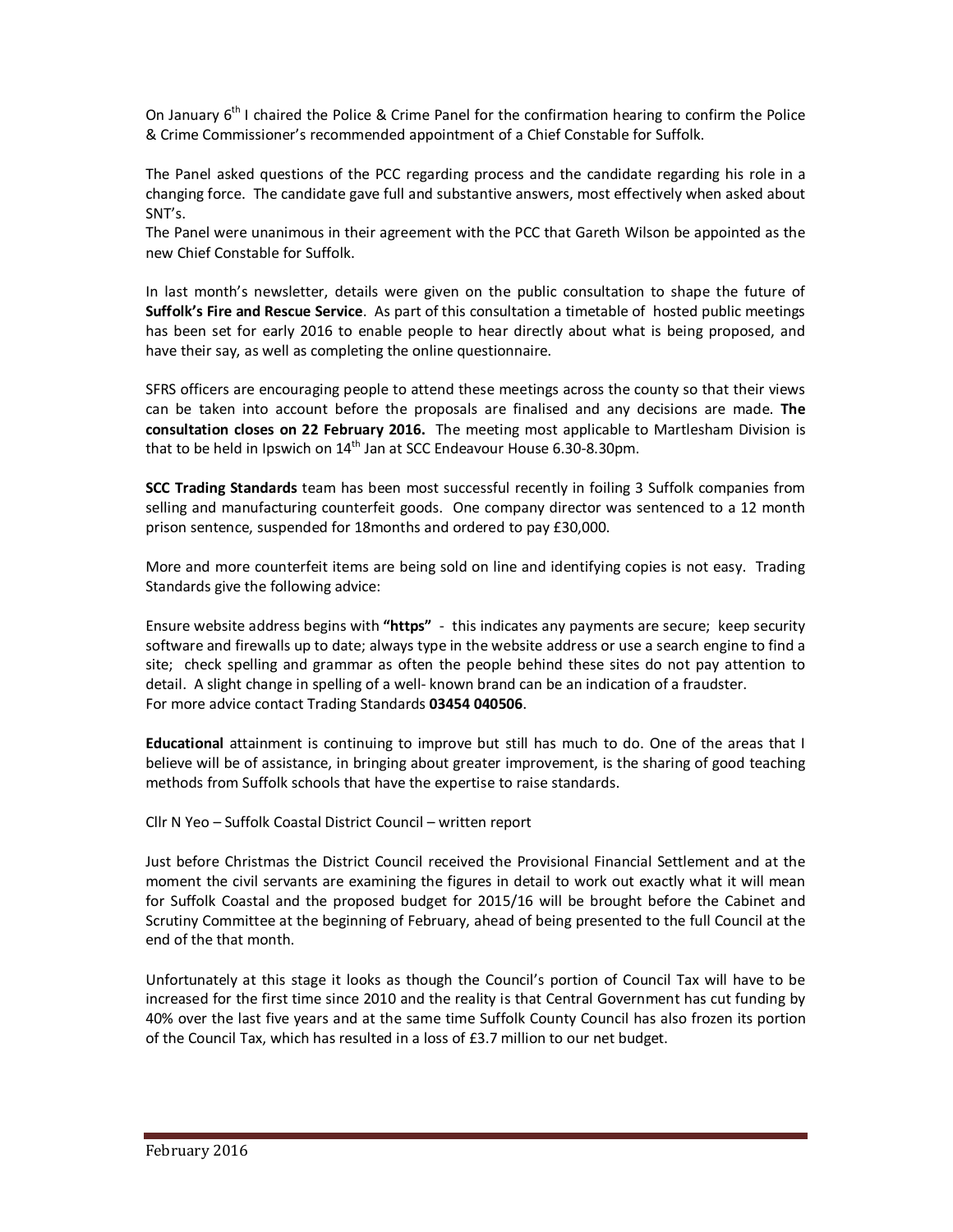Suffolk Coastal District Council is already the strongest economy in Suffolk and it is the aim of the District Council to promote economic development, protect frontline services [ i.e. there will be no charge for brown bins in 2015/16 ] and help provide more affordable homes in the District.

On a lighter note the **Clean for the Queen** campaign to clean up Britain in time for Her Majesty's 90<sup>th</sup> birthday which will be officially celebrated in June 2016 is being launched.

When she came to the throne litter was not the problem that it is today. Food packaging, plastic bottles, takeaway meals and cigarette butts have all contributed to a growing menace that affects our wildlife, streets, countryside and sense of pride.

What better way could we show our gratitude to Her Majesty than to clean up our country?

The campaign if calling on individuals, volunteer groups, local Councils, businesses and schools to do their bit. You can start now and also take part in our **Clean for the Queen** weekend on 4/5/6 March 2016.

Please encourage people to register their interest and help **Clean for The Queen** at www.cleanforthequeen.co.uk/home/2365.

### **The meeting was re-convened.**

### **05.16 Clerk's Report**

The purpose of this report is to update members on outstanding issues, items received after the deadline for agenda items, correspondence and action taken by the Clerk.

Letter from Temporary Chief Constable Mr Wilson and Tim Passmore Police and Crime Commissioner

"I am writing to all Parish and Town Councils in Suffolk regarding an opportunity for Match Funded Police Community Support Officers in the 2016/17 financial year.

As you are probably aware Suffolk Constabulary, as with many police forces across the country, have been recently reviewing how we provide services in the future, as we are working to bridging a funding gap of £20.5 million by April 2020.

These financial pressures, coupled with a stark change in the nature of crime and incidents in recent years, mean that the Constabulary's current structure needs to transform and modernise to continue to deliver high quality policing into the future.

In the new model, SNT officers and staff will fulfil core roles that respond to demand and are adapted to each locality team.

Moving forward PCSOs will be used to target the following four main areas:

Vulnerability and Safeguarding such as domestic abuse, victim support, hate crime/mate crime, cybercrime, and supporting members of society with additional needs.

Community Engagement such as dealing with local issues and concerns and looking at areas such as emerging communities, schools and youth engagements, Community Speed Watch and Prevent.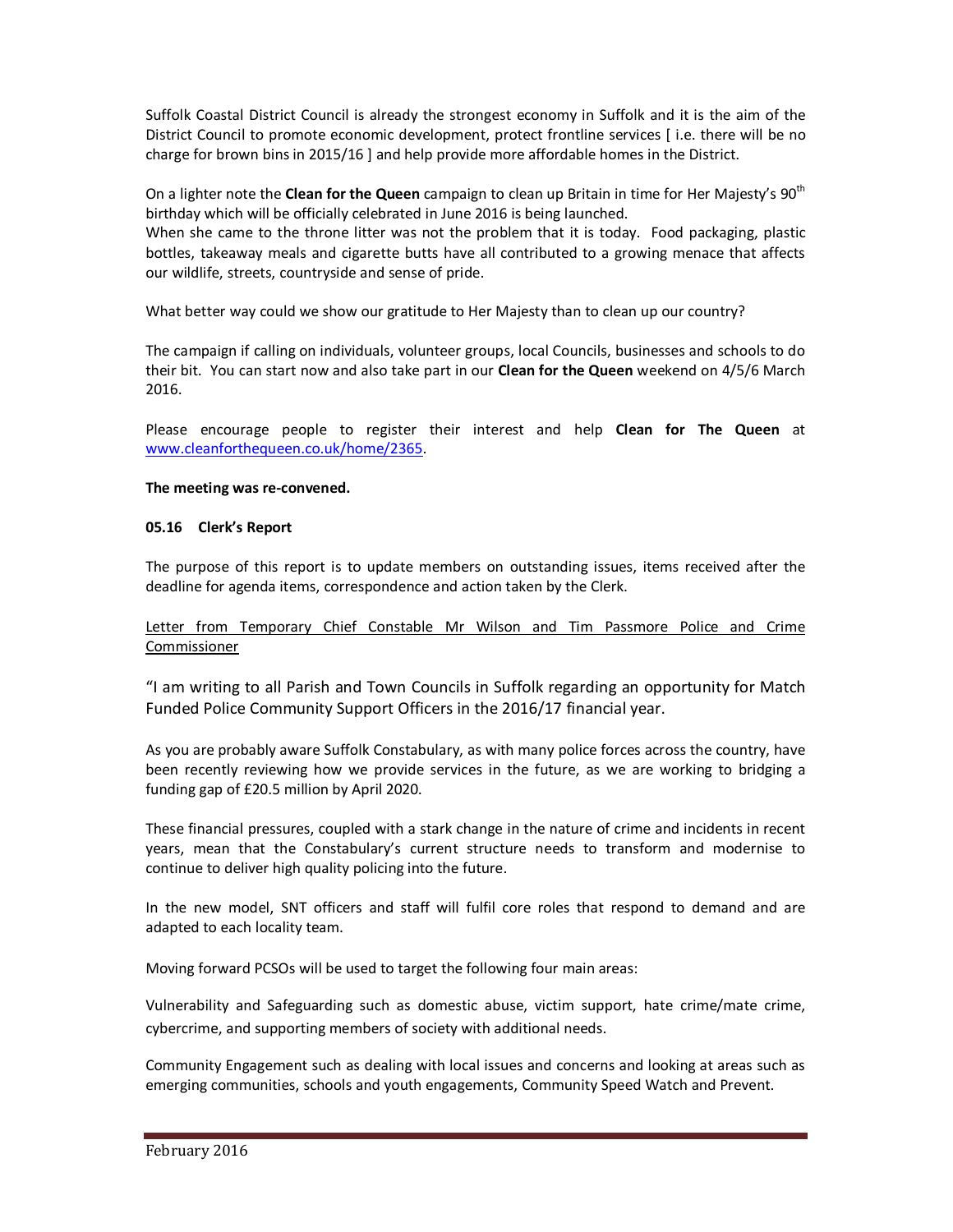Demand Management such as mental health, Suffolk Family Focus, anti-social behaviour (ASB) and licensing.

Crime Reduction such as retail crime (Town Safe), rural crime - including Shop Watch and Farm Watch & business crime.

A significant part of that review has included a complete re-design of our Local Policing Model which has included looking at the structure, locations and functions of our Safer Neighbourhood Teams (SNT). This is about doing things differently, enhancing our services and protecting our communities.

In the new Policing Model sixty- eight PCSO posts will be removed. These changes have necessitated a review of our match funding arrangements and we have re-considered how we will work with partners in the future to ensure that any jointly funded roles support the delivery of our new Neighbourhood Policing Teams.

Although we recognise that there are benefits to be had with the current match funded PCSO posts not all of the roles are sustainable in the new model

Therefore, over the coming months we will be:-

1. Reviewing the current arrangements with Match Funded PCSO's

Suffolk Constabulary will not be looking to renew the current contracts and I have written to the below listed partners to start the process of concluding the current Service Level Agreements with;

- Sudbury Town Council
- Samuel Ward Academy Haverhill
- Southwold Town Council
- Kesgrave/Rushmere Councils
- Aldeburgh Town Council
- Kessingland Parish Council
- Barham/Gt Blakenham
- Thurston Parish Council
- Leiston Town Council
- Haverhill Town Council
- Woodbridge Town Council
- Center Parcs
- Ipswich Hospital
- Bungay Town Council
- Newmarket Academy
- 2. Offering an opportunity to Parish Councils to fund (wholly or in part) 6 Match Funded PCSO's for the 2016/17 years.

Tim Passmore (Suffolk Police and Crime Commissioner) and I are very keen to explore opportunities to work with Parish/Town Councils in the future in different ways. Therefore we are making available 6 PCSO posts which Parish/Town Councils can apply to fully fund or in collaboration with other neighbouring Councils.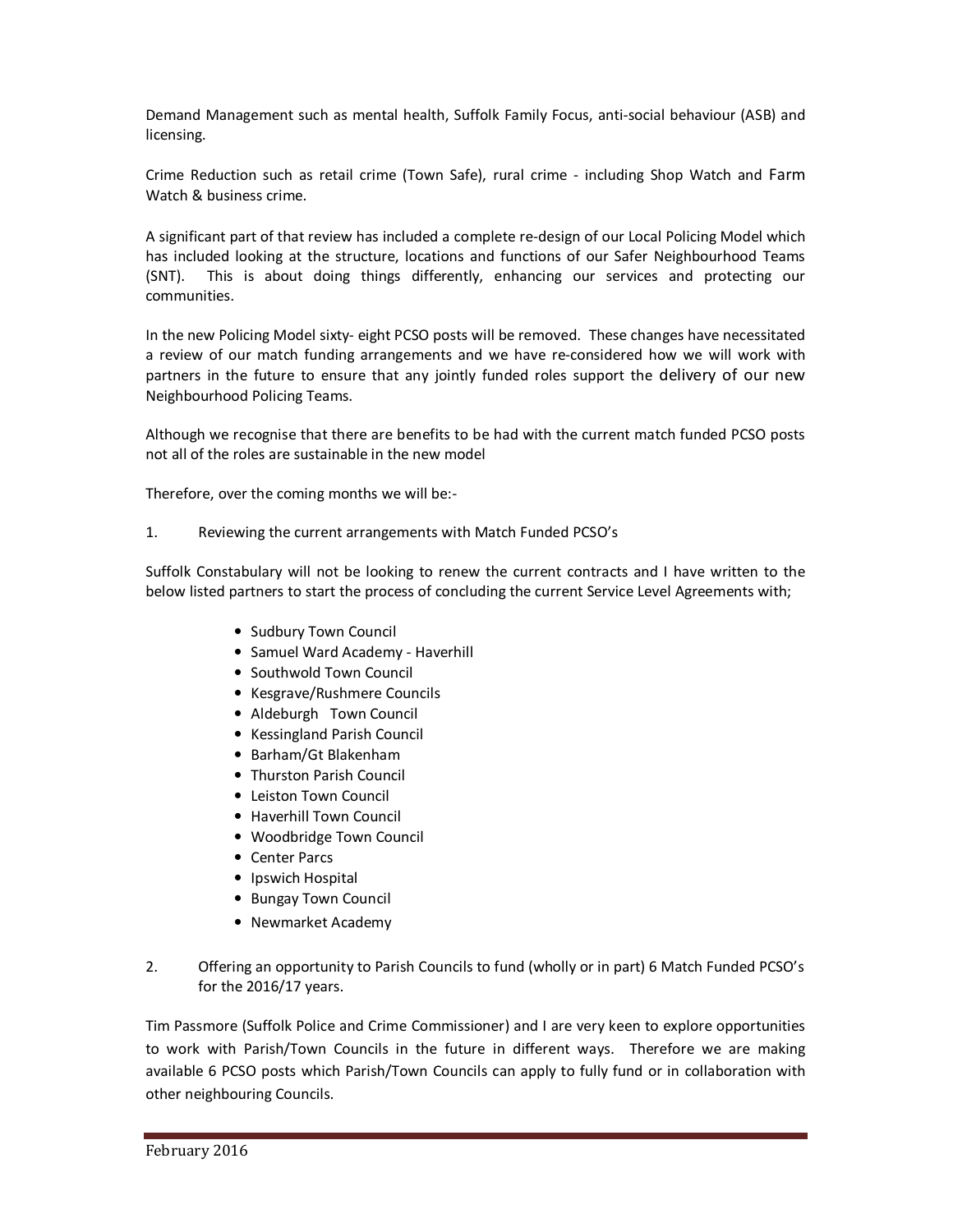The funded post will be dedicated to the area agreed by those providing the finance. The cost of a fully funded PCSO from April 2016 will be £31,972

After this Leigh Jenkins will outline the process and timescales for submitting formal bids.

Can I ask that you contact Leigh Jenkins via Leigh.jenkins@suffolk.pnn.police.uk or call 01473 782725 to confirm whether or not this opportunity is of interest to you.

# Referendum Principles will not apply to Parish and Town Councils this year

The Government has confirmed that the 'referendum principles' which can trigger a referendum if there is an 'excessive' rise in council tax or precept (in England) will not apply to Town and Parish councils setting their precept for 2016/17, see below from the report:

**10.** The Report applies to all billing authorities and all major precepting authorities(a). In relation to 2016-17 the Report specifies principles for those authorities for the purposes of section 52ZC(1) of the 1992 Act. Accordingly no principles are specified for local council precepting authorities for that year.

# https://www.gov.uk/government/publications/council-tax-in-2016-to-2017

The Government has requested that Parish and Town Councils precept sensibly and that they have left open the option of including Parish and Town Councils within the principles for 2017.

### Housing and Planning Bill

## Email from LCPAS:

We have just been made aware of new amendments to the Housing and Planning Bill, proposed by Gregg Clark MP. The most important proposed amendment concerns giving a right of appeal planning decisions to third parties, defined as a local interested body, we assume that this will include parish and town councils. The appeal would be to the Secretary of State.

LCPAS welcome this amendment as many Councils feel rail roaded by Planning Authorities and that their valid objections are often not taken into consideration. More information can be found on the link below.

http://www.publications.parliament.uk/pa/bills/cbill/2015- 2016/0108/amend/housing\_rm\_rep\_1217.49-55.html

## *National Planning Policy: Consultation on proposed changes*

The deadline for responding to this consultation is extended to 22nd February 2016 from 25th January 2016.

The consultation seeks views on proposed changes to the planning system to support the delivery of new developments, including low cost homes and affordable for first time buyers. This includes whether town and parish councils, should have the opportunity to put forward sites for 'starter home' developments through neighbourhood plans. More information is on the link below: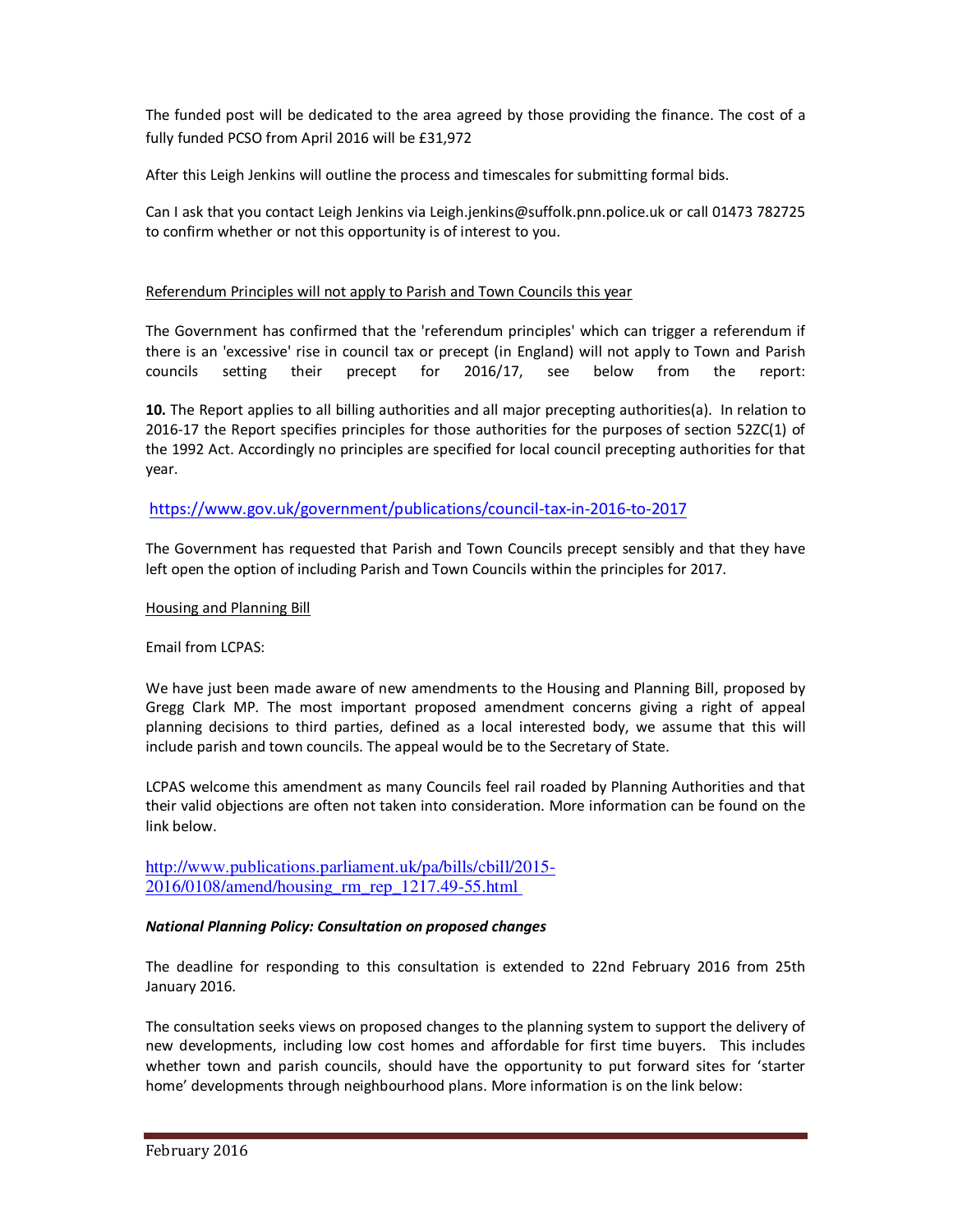# https://www.gov.uk/government/consultations/national-planning-policy-consultation-onproposed-changes

## Public Service Ombudsman

Local councils will wish to be aware of further developments concerning the Local Government Ombudsman. Last year Government launched a consultation Strengthening Parish and Town Council Accountability: Consultation on Extending the Remit of the Local Government Ombudsman to Larger Parish and Town Councils. Currently local councils do not have a regulatory body or Ombudsman. This leaves complaints about local councils largely within the self-regulatory framework of internal complaints procedures, unless there is a matter subject to specific regulation, such as a criminal or financial wrongdoing.

All councils were advised to take note of that consultation which on the face of it related only to larger councils. Depending on the responses, Government could decide to extend further the scope of the Ombudsman's control.

Although the consultation ended in June 2015, the relevant part of the Government's website still states: 'We are analysing your feedback Visit this page again soon to download the outcome to this public feedback.' However, a separate linked consultation took place, again concluding in June 2015. The responses to this have been analysed and Government published its response on 17 December 2017.

The Consultation was 'A Public Service Ombudsman: A Consultation'. The consultation concerns a proposed Public Service Ombudsman bringing together the existing jurisdictions of the Parliamentary and Health Service Ombudsman, Local Government Ombudsman and Housing Ombudsman. The consultation also considers the potential for any Public Service Ombudsman to support the better use of complaints and drive forward improvements in public service delivery. While the Public Service Ombudsman would, in the first instance, embrace the remit and responsibilities of the Ombudsman services aforementioned, it was envisaged that the new Ombudsman's responsibilities would extend to all who are delivering services, including those services which have been contracted to a third party. It will be of general interest to councils that the Government response concludes that the new Ombudsman should be progressed, although not including Housing, at least initially, and that the service should be independent and accountable (to MPs). The intention is to facilitate greater learning from complaints and to have strengthened investigatory tools.

Given the specific consultation on an extension of the remit to certain town and parish councils which took place alongside this Public Service Ombudsman consultation and given Government's stated intention that it will further refine and detail its proposals, local councils will wish to watch closely any developments. The next stage that councils will wish to monitor will be any progress on the planned publication of draft legislation (see extract from May 2015 Queen's Speech Briefing Notes – Appendix).

#### SALC Subscription

SALC will be increasing our subscription from £664.00 in 2015/2016 to £695.48 in 2016/2017.

The increased demands on councils (which are likely to be compounded by the latest devolution plans) and increased overheads, such as insurance, have led to the SALC Board agreeing a 2.5% increase in the SALC subscription. We will again be looking at efficiencies, partnership and contract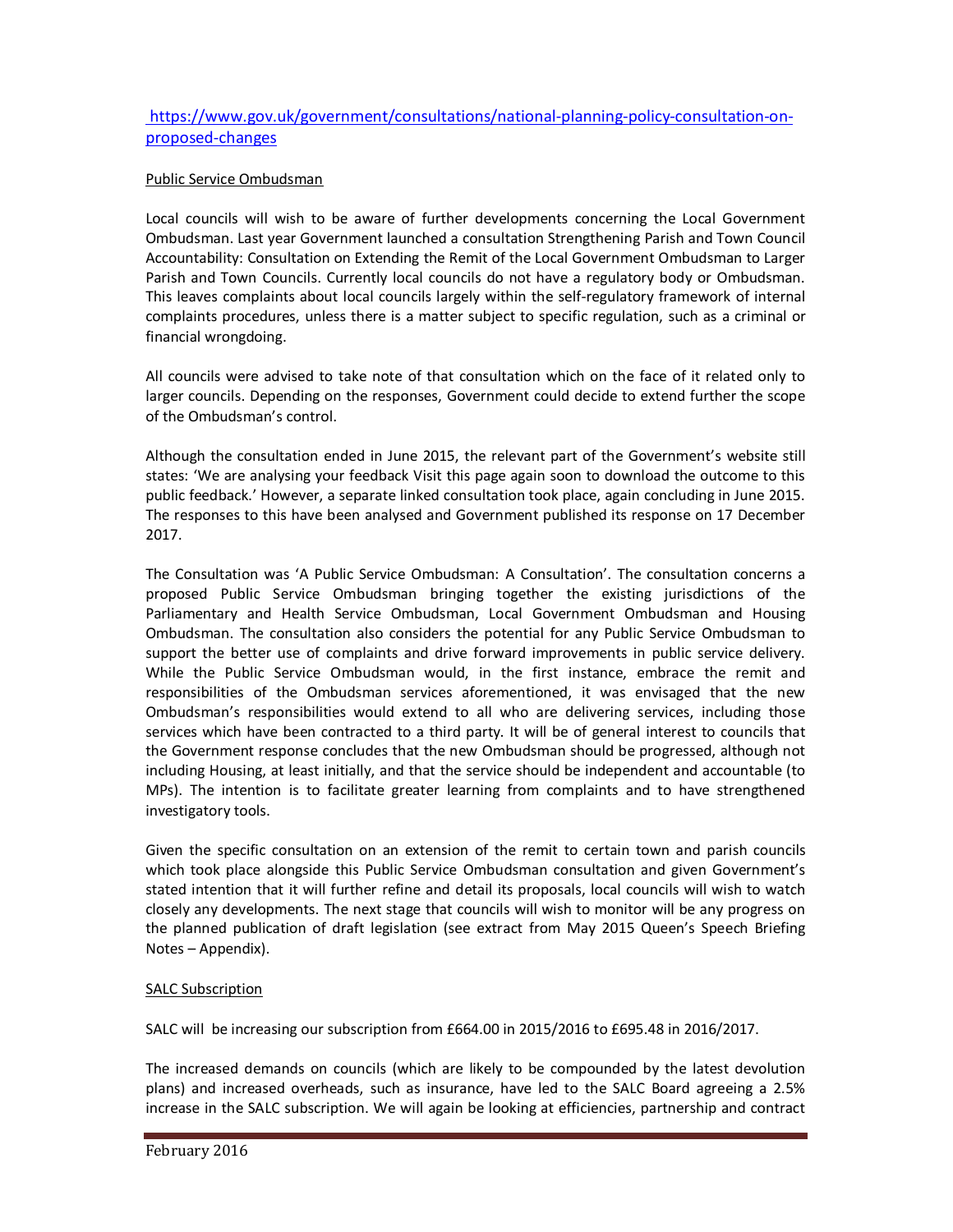work to help us respond to the increased demand for support and advice. In particular, our contract arrangements with 11 other County Associations, who see us as a leading organisation in council service provision, bring additional income which we use to benefit our membership without the full cost of services having to fall on you as members.

One of the complicating factors this year is that the National Association of Local Councils has increased its fee from 5.5p per elector to 6.6p per elector. This fee is paid by SALC in order to access their information, policy and legal services. No other body is authorised to access these services for you. This decision to increase the fee was made at its AGM on 28 October 2015 which is late in the budgetary cycle for a matter which affects SALC's own finances and potentially, therefore, its service to members.

The impact of the fee change is shown above. Invoices will be sent out to councils in April 2016.

# **06.16 Planning**

## Planning Applications

The Chairman of the Planning Committee reported that several planning applications had been received since the last meeting.

DC/16/0177/FUL High Trees Bucklesham Road Foxhall – Construction of new swimming pool building including part basement. The Parish Council raised no objections.

DC/16/0285/FUL Greenbank Purdis Avenue Purdis Farm – Erection of detached double garage. The Parish Council raised no objections.

DC/16/0279/FUL Brightwell Barns Waldringfield Road Brightwell – Change of use of existing singlestorey former piggery buildings to B1 business units including alterations and first floor extensions.

## Peeler Elmham Drive Foxhall – DC/15/4030/FUL

Part severance side garden and erection of new 2 storey dwelling. Planning Permission granted by Suffolk Coastal District Council. Cllr Newell stated that she was concerned about planning permission being granted. Councillors discussed that although the Parish Council did not object they sent comments.

## **07.16 Neighbourhood Plan – Kesgrave Town Council / Rushmere St Andrew Parish Council**

Councillors discussed the documents which had been received from the Kesgrave Neighbourhood Plan Steering Group Meeting held on the 25<sup>th</sup> January 2016. Cllr Newell gave her report on the Kesgrave Parish Meeting which she had attended on the  $13<sup>th</sup>$  January 2016. Following discussion it was agreed that the Clerk should ask the Chairman of the Kesgrave Neighbourhood Plan Group to attend our next Parish Council Meeting to give a 10 minute presentation and 20 minute for a question and answer sessions. **Action: Clerk** 

## **08.16 Locality Budget 2016/2017**

## 30 mph flashing signs Bucklesham Road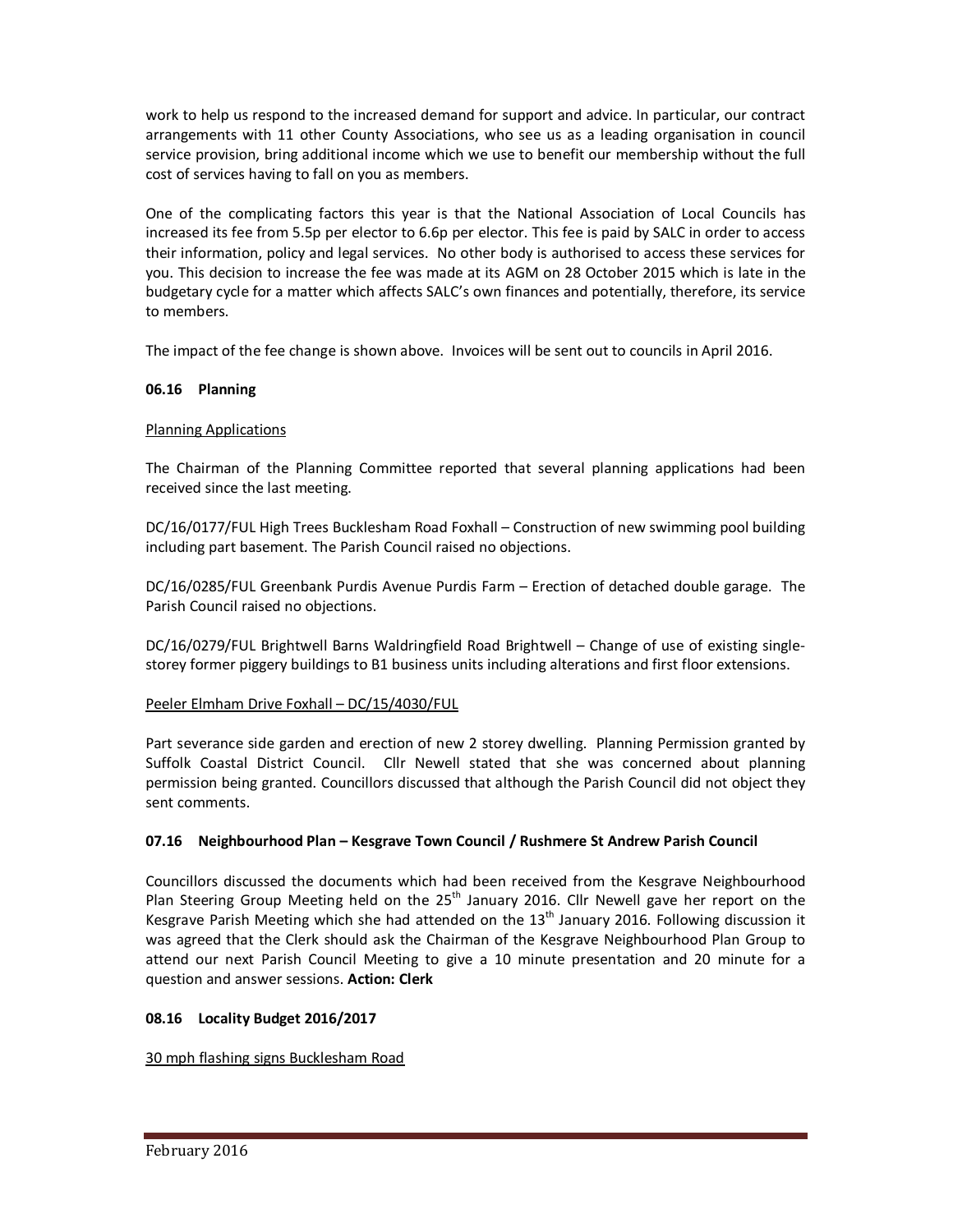The Clerk reported that she had received an email from Malcolm King Suffolk County Council Highways stating that Highways do not allow permanent VAS signs any more but offered to options for temporary signs as follows:

Option 1 – SCC has a small number of signs which are placed out on permanently located posts on a county wide rota. There are quite a few locations for this which results in the signs being in place for a week or two at a time about once or twice a year.

Cost: New posts which for 2 would be approximately £1,000.

Option 2 – The Parish to buy their own VAS sign which allows them to be placed up on a regular basis exclusively within the parish but needs a number of volunteers who are willing and able to place out the signs and recharge the batteries.

Cost: In the region of £1,000 for the posts and about £2,700 for the sign.

Following discussion the Cllr Warham proposed, seconded Cllr Finch that the Parish Council purchase 5 posts (Cost: £2,500) – all in favour. It was agreed that the Clerk should email Cllr O'brien asking that the posts be purchased out of the 2015/2016 Locality Budget. **Action: Clerk / Cllr Finch** 

# **09.16 To approve the Parish Council's Standing Orders**

The Clerk reported that the Parish Council should minute the acceptance of the Standing Orders and Procedures.

It was proposed by Cllr Watts, seconded Cllr Briggs that the Parish Council should accept the Standing Orders / Procedures with the following amendment.

## **10.16 Complaint re parking in Bucklesham Road**

The Clerk reported that she had received a letter from a member of the public who lives adjacent to Bucklesham Road complaining about the parking of vehicles on the highway. Cllr Finch also reported a similar complaint which also involved double parking. Following discussion it was agreed that the Clerk should write to the Police Safer Neighbourhood Team seeking advice as to what action could be taken to stop the parking in Bucklesham Road. **Action: Clerk** 

## **11.16 Graffitti**

Cllr Finch reported that he is still trying to obtain quotations for the work. Defer until next meeting. **Action: Clerk / Cllr Finch** 

## **12.16 Finance**

| Income                                      |         |
|---------------------------------------------|---------|
| <b>HMRC Vat Return</b>                      | £268.37 |
| Expenditure                                 |         |
| A J Buggs Salary and Expenses December 2015 | £275.32 |
| A J Buggs Salary and Expenses January 2016  | £293.18 |

Cllr Warham proposed, seconded Cllr Watts that the above expenditure is approved – all in favour. **Action: Clerk**